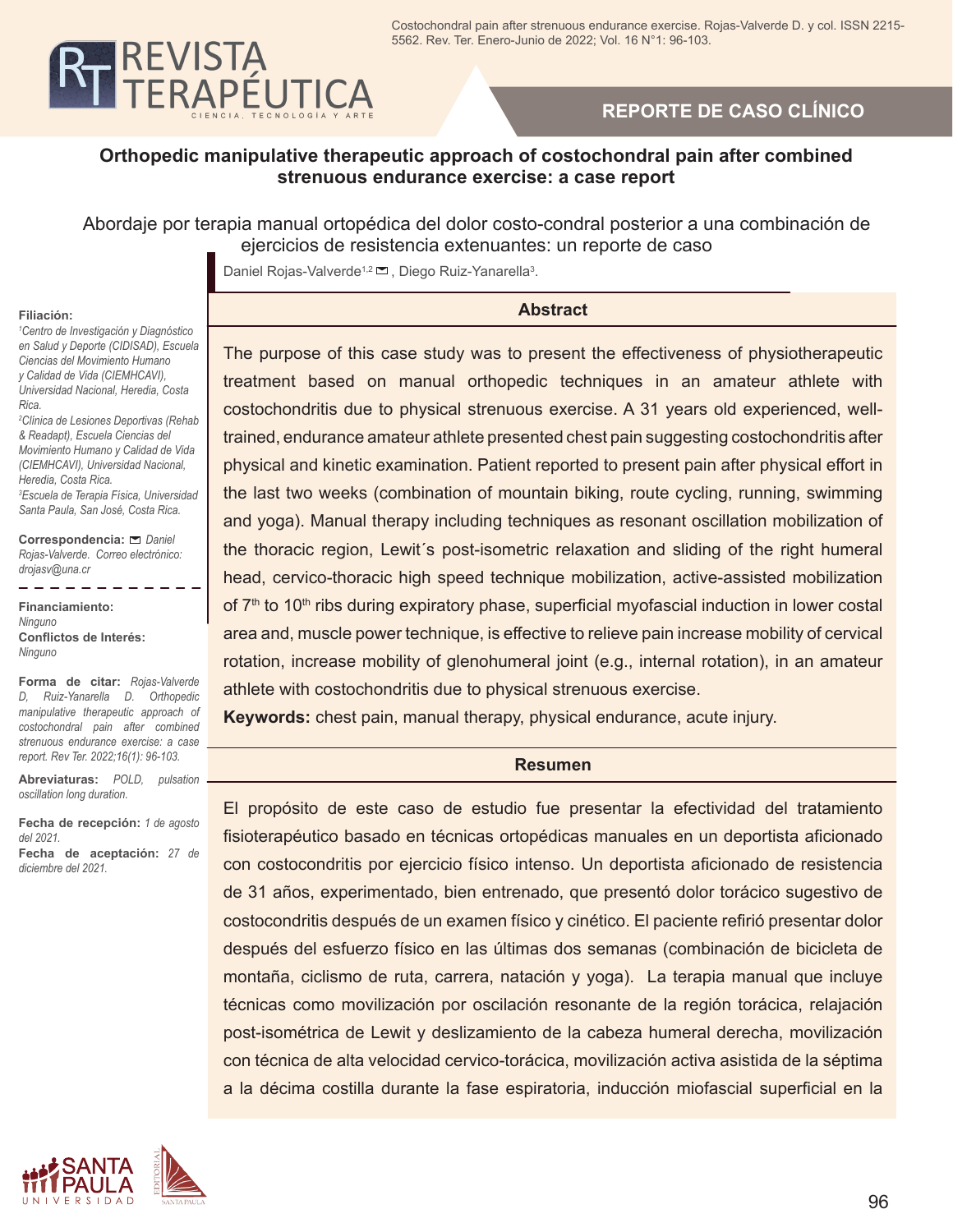zona costal inferior y, la técnica de potencia muscular, es eficaz para aliviar el dolor aumentar la movilidad de la rotación cervical, aumentar la movilidad de la articulación glenohumeral (p. ej., rotación interna), en un atleta aficionado con costocondritis debido al ejercicio físico extenuante.

**Palabras clave***:* dolor torácico, terapia manual, resistencia física, lesión aguda.

### **Introduction**

Chest pain can suggest, low, mild and high risk for athletes depending of the contextual, situational conditions of the development of pain, but also depending of the physiopathology. The pain may originate from thorax, usually suggesting issues with structures as heart, lungs, or esophagus. In athletes, musculoskeletal etiology of the chest pain must be considered for diagnose. In this sense musculoskeletal-related chest pain can occur in the ribs, sternum, articulations or myofascial structures1 .

The costochondritis, should be differentiated from Tietze's syndrome, slipping rib syndrome (e.g., clicking rib syndrome) and painful xiphoid syndrome1 . It prevalence usually increase if female, Hispanic and Afro-Caribbean and lower socio-economic class<sup>2</sup>. Additionally, athletes are usually subjected to large indirect forces or overuse caused by physical activity. The most exposed sports are golf, rowing, swimming, baseball, weightlifting, waterskiing or wrestling causing pain and tenderness of the sternum $1,3,4$ .

Costochondritis is presented in a wide variety of signs and symptoms as chest pain, usually at the level of the  $2<sup>nd</sup>$  to  $6<sup>th</sup>$  ribs near sternum (costochondral joints) $5,6$ , confined pain that can radiate to a wider area, pressure over the affected area could lead to sharp or aching pain<sup>1</sup>. A prevalence of 30% of patient reported chest pain are diagnoses with costochondritis, no specific data is available for athletes<sup>2</sup>. It could be caused by chest or pulmonary infections, large physical efforts as strength and repeated bouts, accidents hitting the chest (trauma) and some types of arthritis. Prognosis is generally good, considering most of cases are mild and settle reasonably quickly and relapse is unlikely.

While the performance of repetitive movement could strain the chest wall, costochondritis could be provoked by endurance exercise like swimming, mountain biking, running, among other activities. The treatment for costochondritis commonly included corticosteroid injection, but alternative physical therapy approaches as manual orthopedic methods are recently used, besides, physical specific exercise is recommended3 . Indeed, it is well-known as an effective technique to provoke some benefits for athletes with functional asymmetries $7$ .

Considering that costochondritis is relative uncommon among endurance athletes, the purpose of this case study was to present the effectiveness of physiotherapeutic treatment based on manual orthopedic techniques in an amateur athlete with costochondritis due to physical strenuous exercise. Costochondritis is relative uncommon in primary care, but is not usually referred to physical therapy<sup>s</sup>. This is why, this article is of special value in demonstrating the efficacy and efficiency of manual therapy as an alternative method to medical treatment (e.g, steroid injections, anti-inflammatory drugs)<sup>9</sup>.

#### **Clinical Case Report**

The patient's information was confidentially accessed, and the authors obtain his consent for the academic, anonymous and confidential publication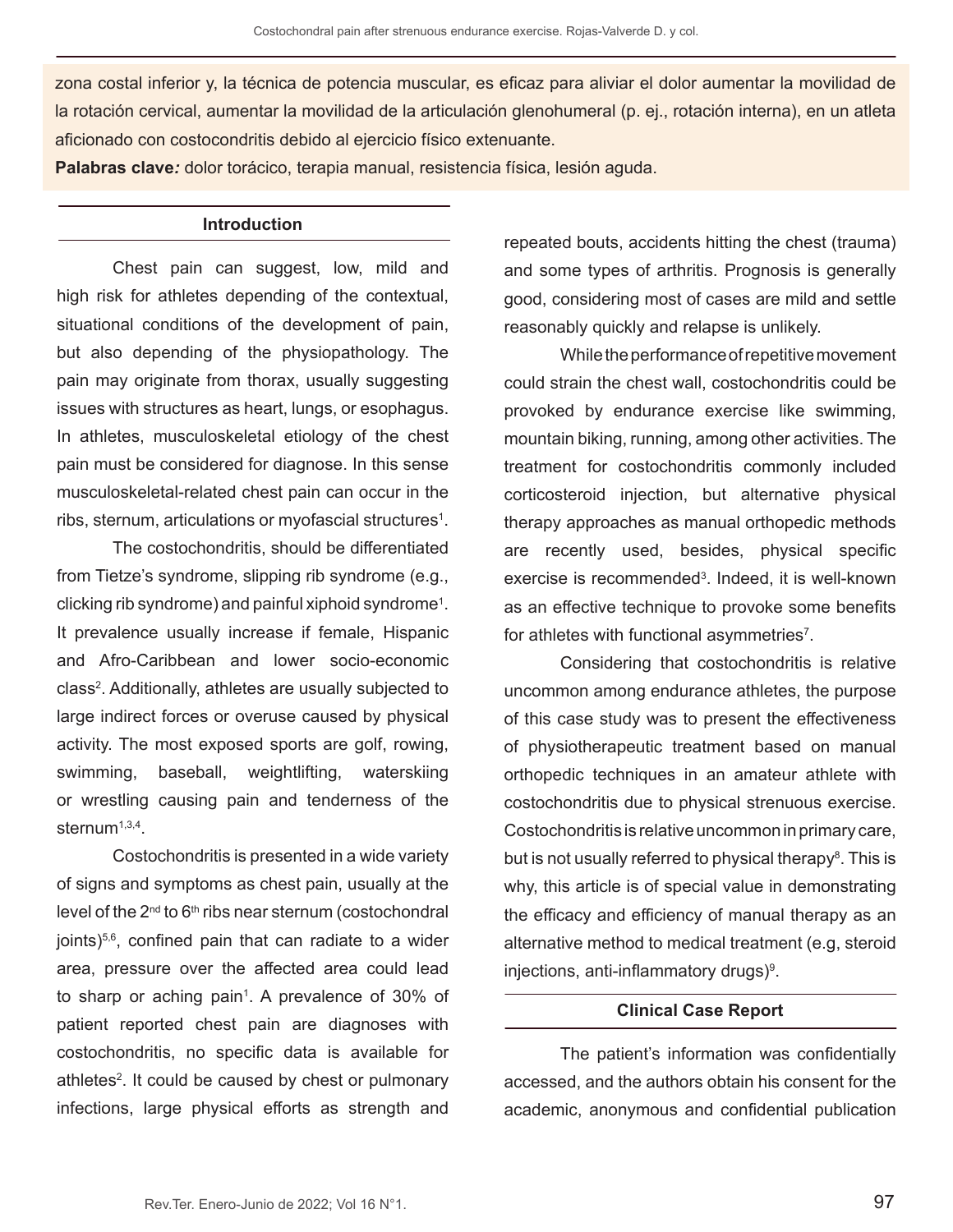of her medical record, diagnosis and treatment. This study followed the ethical guidelines in accordance with the Declaration of Helsinki on biomedical research in human beings (18th Medical Assembly, 1964, revised in Fortaleza 2013). All data was collected based on self-report and therapeutic record review. All examination, evaluation and treatment were conducted by an experienced physical therapist with more than ten years of clinical experience and more than five years of orthopedic medic physical therapy training.

#### **Anamnesis**

A 31-year-old man arrived to physical therapy clinic with moderate pain in the middle chest (see figure 1). He reported that the pain had persisted progressively since the last two days. He had no history of previous chest pain, fractures, surgery, or trauma. No radicular or referred symptoms were reported.

Patient report to perform a series of endurance activities, mainly triathlon. No history of injuries, acute or chronic diseases neither other exercise related issues nor previous illness. At the moment of the consultation his rest heart rate was 54 bpm. Patient did not intake any drugs or medication. Among other respiratory conditions, patient reported to suffered from COVID-19 three months before consultation. Also, he reported to be partially vaccinated for SARS-CoV-2 (Astra Zeneca).



#### **Figure 1. Self-reported area of moderate pain.**

Photograph with the consent of the patient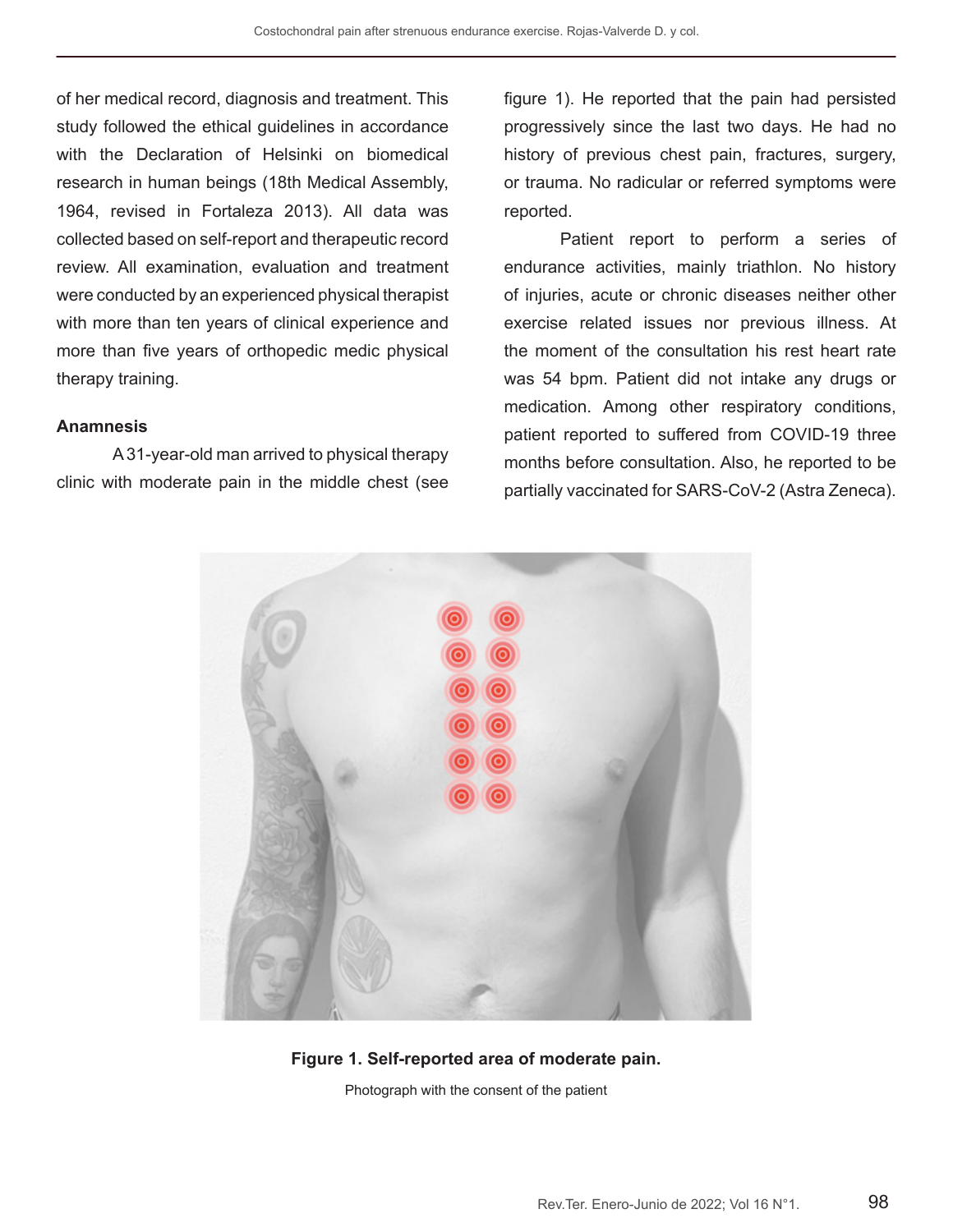#### **Physical exercise monitoring**

Patient had an endurance exercise history of 15 years and was considered as performance level 4 athlete<sup>10</sup>. Patient report to performed route cycling (30.8km; elevation gain 380m), mountain biking (277.6km, elevation gain 5095m), swimming (500m), yoga (20min) and running (10km, 4:48 pace) sessions the two previous weeks before the physical therapy consultation. He reported to be at the tapering phase for a marathon, to pe performed two days after consultation.

His total sleep was 9h:4min, with average of 13 breaths per min the previous night of the consultation and an average of 8h:29min, with average of 12.7 breaths per min the previous two weeks. Previous the attention the patient had 57 beats per min of rest heart rate and an average of 53.7 beats per min the last two week before consultation.

#### **Kinetic evaluation and findings**

The chest pain was assessed using previously stablished key points as onset, location, character, duration, precipitating factor, aggravating factor, relieving factor<sup>11</sup>. Costochondral pain referred during expiration, anteroposterior chest compression, and cervical and thoracic flexion between 2<sup>nd</sup> and 5<sup>th</sup> bilateral costochondral joints. Pain did not increase with active movement of upper limbs or exercise and relieved during rest.

During physical exploration an asymmetry in inclination of the C2 vertebrae was found. The asymmetry was associated to a loss of craniovertebral centric relationship, with a deficit in the right subcraneal inclination. Due to an inverse coupling, during cervical left rotation, C1 and C2 rotation was partially compromised.

Besides, some musculoskeletal issues were found as hypertonia of the right pectoralis minor muscle, slight limitation of internal rotation of the left glenohumeral joint, moderate limitation of the internal rotation of the right glenohumeral joint, anteriorization of the right humeral head identified by the assessment of the glenohumeral internal rotation from the 90° abduction, hypomobility of the cervico-thoracic hinge, and lower ribs in elevation and hypertonia of the external oblique muscle.

The costochondritis was differentiated from Tietze syndrome considering previous literature based on the absence of signs of inflammation and swelling, the onset of pain was by repetitive activity, the aggravation of pain was boosted by deep exhalation and breathing, exertional activities and more than 90% of cases is multiple and unilateral, usually with  $2<sup>nd</sup>$  to  $5<sup>th</sup>$  costochondral junctions involved $3$ .

#### **Clinical Rationale**

Pain in the expiratory phase that did not increased during physical exercise could be influenced by a high cervical condition, which, based on reference frames such as clinical neuro dynamics, potential neural edema that usually generates greater symptoms (eg. Mechanosensitivity during rest), glenohumeral dynamics according to an advanced position of the humeral head that favors the scapular anterior tilt and a facilitation of the kyphotic curve and the consequent irritation of the costovertebral (posterior) joints as well as costochondral and chondrosternal (posterior), would be a chain of events that could form an integrated hypothesis that could explain the symptoms in the sternal region.

Although it is not a definitive reasoning, it is a pathway built on the basis of the findings found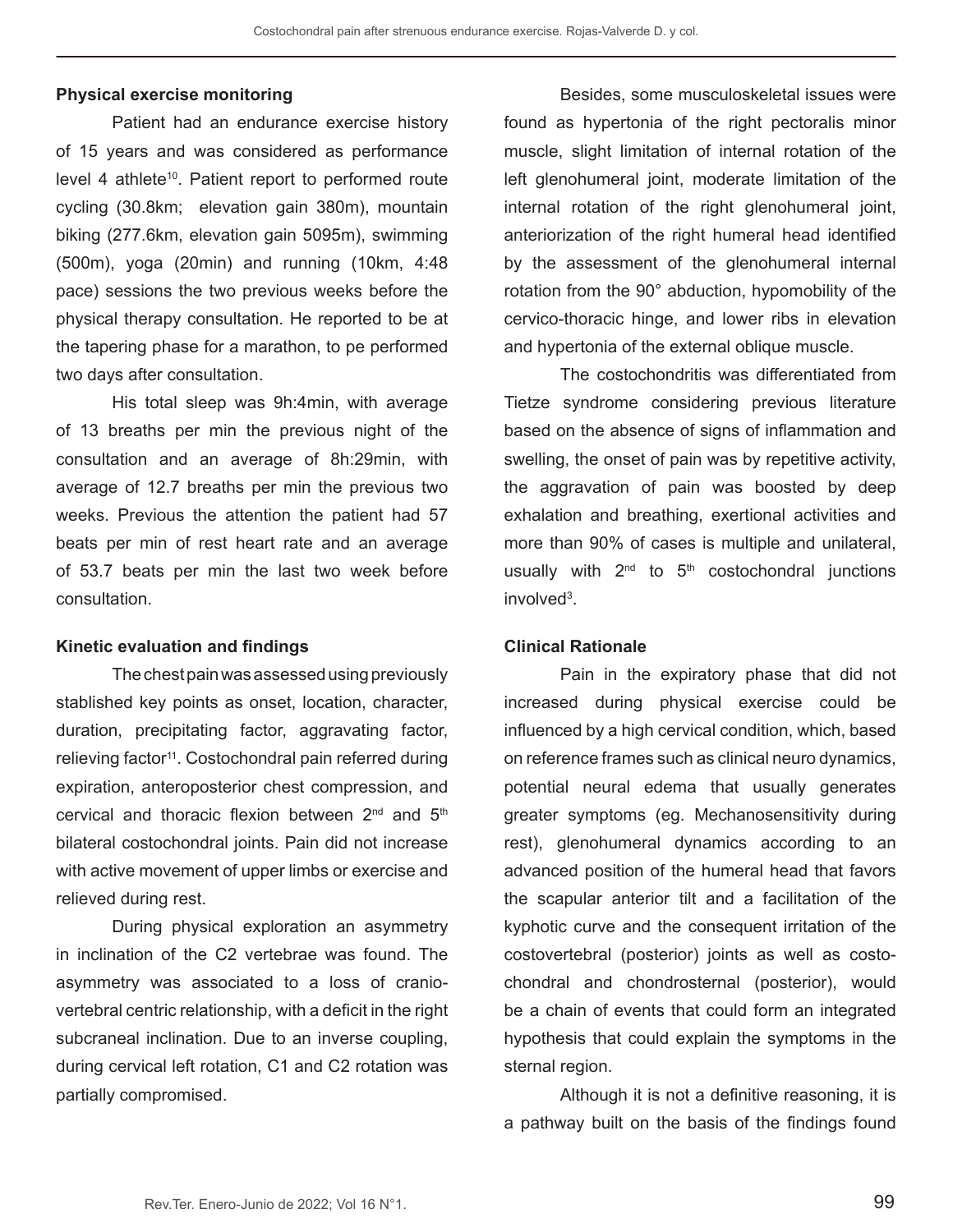in the evaluation and in comparison with the other cases of anterior chest pain in which posterior or posterolateral pain predominates and which are generally exacerbated with the inspiratory phase of respiration. Also, hand by hand with the toxic and glenohumeral asymmetries and findings, the great physical exercise bouts the previous two weeks prior consultations could be a factor that exacerbates symptoms.

#### **Therapeutic approach**

The therapeutic approach was performed based on manual orthopedic techniques. The therapy consisted in:

- 1. Superficial myofascial induction in the lower costal region (external oblique and diaphragm)
- 2. Active-assisted lower-medial mobilization of ribs 7 to 10 during the expiratory phase
- 3. Axis Low Speed Handling (Right Tilt) (Rocabado´s Approach)
- 4. Post-isometric relaxation of the suboccipital muscles
- 5. Postero-lateral sliding of the right humeral head and post isometric relaxation
- 6. High speed technique mobilization of the cervico-thoracic hinge in prone (bilateral)
- 7. Pulsation Oscillation Long Duration (POLD) method: resonant oscillation mobilization of the thoracic region in the prone position
- 8. Teaching exercises to activate and increase recruitment of infraspinatus muscle with garter and muscle power technique

#### **Therapeutic outcomes**

After treatment, the relative position of the skull on the upper cervical spine is favored, positively modifying the subcranial lateral inclination capacity

in both directions (its effectiveness should be to check with the user in the prone position with head rotation to the left, comparable sign).

There was a spontaneous normalization of the glenohumeral internal rotation of the left shoulder posterior to the superior cervical approach. The improvement hypothesis was based on the reduction of mechanical stress of the contact surface on the brachial plexus and its terminal branches at shoulder level.

The internal rotation of the right shoulder did not show a change in range of motion as well as in the end-feel, for which a true dysfunction was evidenced at the joint level in which the neurodynamic and high cervical factor had no significant influence.

All mobilization and myofascial approaches aimed to improve thoracic dynamics due to the absence of direct techniques at the sternal level in this therapeutic modality. Also functional asymmetries were treated as factors boosting the costochondral pain.

#### **Discussion**

The aim of the present study was to present the effectiveness of physiotherapeutic treatment based on manual orthopedic techniques in an amateur athlete with costochondritis due to physical strenuous exercise. The manual therapy approach was effective to relieve pain, increase mobility of cervical rotation, increase mobility of glenohumeral joint (e.g., internal rotation).

While major of the causes for costochondritis were discarded due to the clinical history and anamnesis, physical effort and strenuous repetitive exercise was considered the cause of the chest pain<sup>3,9</sup>. In this sense, most of the pain related to muscles are provoked by muscle strains as pectoralis muscle strains, injuries to internal and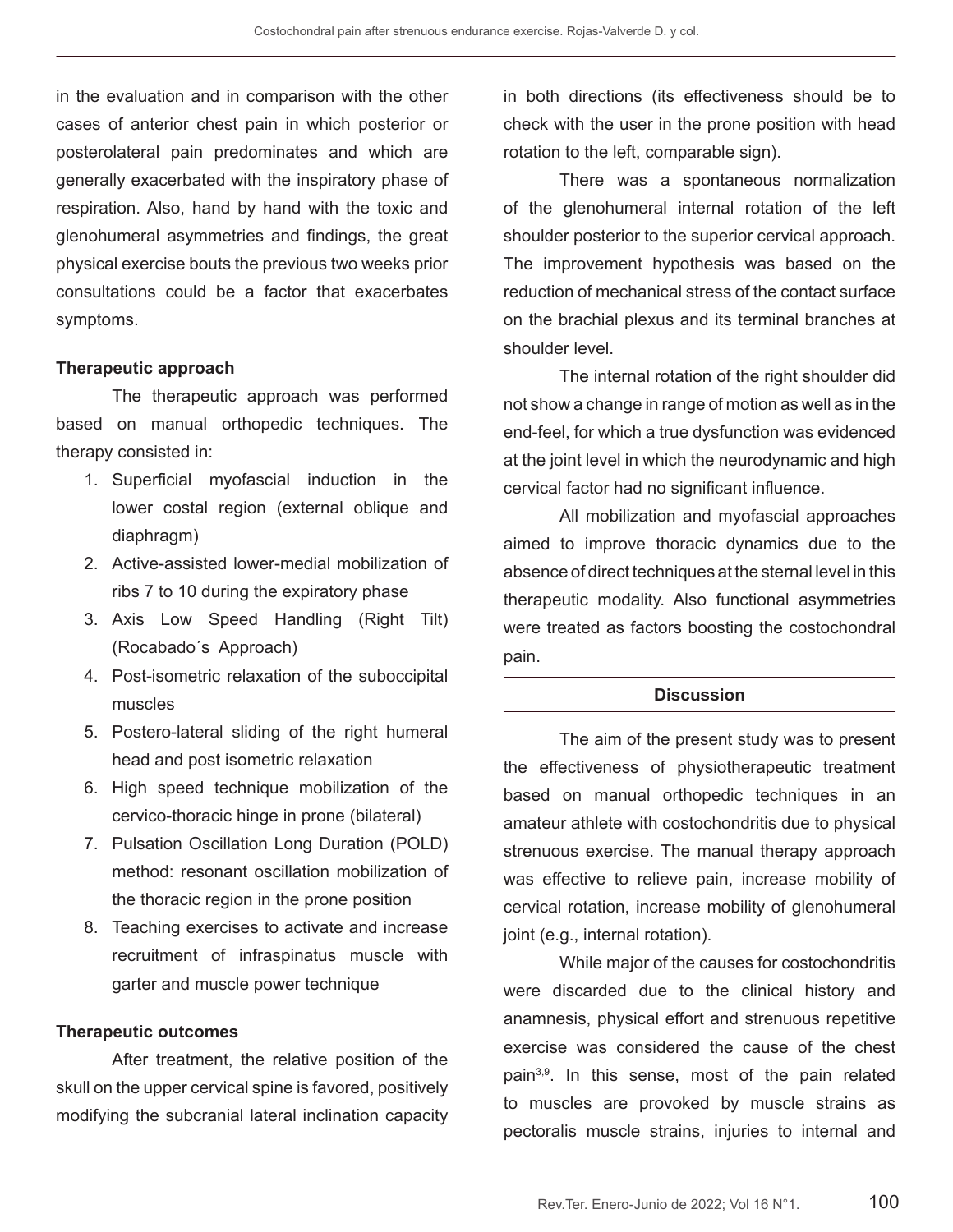external obliques muscles, serratus anterior muscle injury<sup>3</sup>. This is why the manual therapy have been proposed as an useful method to chest pain relieve  $(e.g., costochondritis)^{12,13}.$ 

When patients are referred to physical therapy, often the costochondritis had progressed to a chronic stage with endurance and strength impairments. This is why it is essential to refer these cases to physical therapy and physical training professionals for manual therapy, pain relieve approaches and exercise prescription. The infrequent referral of patient with costochondritis to physical therapy services has made it difficult for reporting, controlling and systematizing this kind of cases and the efficacy and efficiency of therapeutic approach to this acute issue. Additionally, there is a lack of consensus regarding the treatment strategies for costochondritis in general populations and especially athletes $^8$ .

It has been studied that diaphragmatic stretching and myofascial induction improved cervical and lumbar mobility and increased ribcage movement at xyphoid  $level<sup>14</sup>$ , potentially improving pain during breathing in costochondritis. Costochondritis and related pain could limit the range of movement and affect muscle properties (e.g., external and internal oblique, diaphragm), this is why it is essential to explore muscle chains and potential compensation in adjacent and also relative distant muscles<sup>15</sup>. Therefore, diaphragm as primary muscle of respiration, involved in postural stability and control, should be evaluated and treated as in the present case.

Besides, the treatment of cervical and shoulder joints and muscles is essential in chest issues due to the essential role of these structures in breathing (e.g, scalenus, sternocleidomastoid, pectoralis minor, clavicular, upper trapezius, dorsal longus). This is why, assessing, handling and recovering through manual therapy the cervical symmetry, craniocervical posture and cervio-toraxic alignment is essential $16,17$ . In this case, Rocabado method<sup>16,18</sup> and Lewit's relaxation and sliding<sup>16,19-21</sup> were efficient to recover cervical range of motion and cervical stability and functionality. Finally, the POLD methods was also used due to its properties in joints pain and mobility $22$ . This therapy had shown it efficacy as an better option for the improvement of motion compared to conventional treatment<sup>23</sup>.

### **Conclusion**

Manual therapy including techniques as resonant oscillation mobilization of the thoracic region, Lewit´s post-isometric relaxation and sliding of the right humeral head, cervico-thoracic high speed technique mobilization, active-assisted mobilization of  $7<sup>th</sup>$  to 10<sup>th</sup> ribs during expiratory phase, superficial myofascial induction in lower costal area and, muscle power technique, is effective to relieve pain increase mobility of cervical rotation, increase mobility of glenohumeral joint (e.g., internal rotation), in an amateur athlete with costochondritis due to physical strenuous exercise

### **References**

1. Gregory PL, Biswas AC, Batt ME. Musculoskeletal Problems of the Chest Wall in Athletes. Sports Med. 2002;32(4):235-50. doi: 10.2165/00007256- 200232040-00003.

2. Disla E, Rhim HR, Reddy A, Karten I, Taranta A. Costochondritis: A Prospective Analysis in an Emergency Department Setting. Arch Intern Med. 1994;154(21):2466-9. doi: 10.1001/archinte.154.21.2466

3. Ayloo A, Cvengros T, Marella S. Evaluation and Treatment of Musculoskeletal Chest Pain.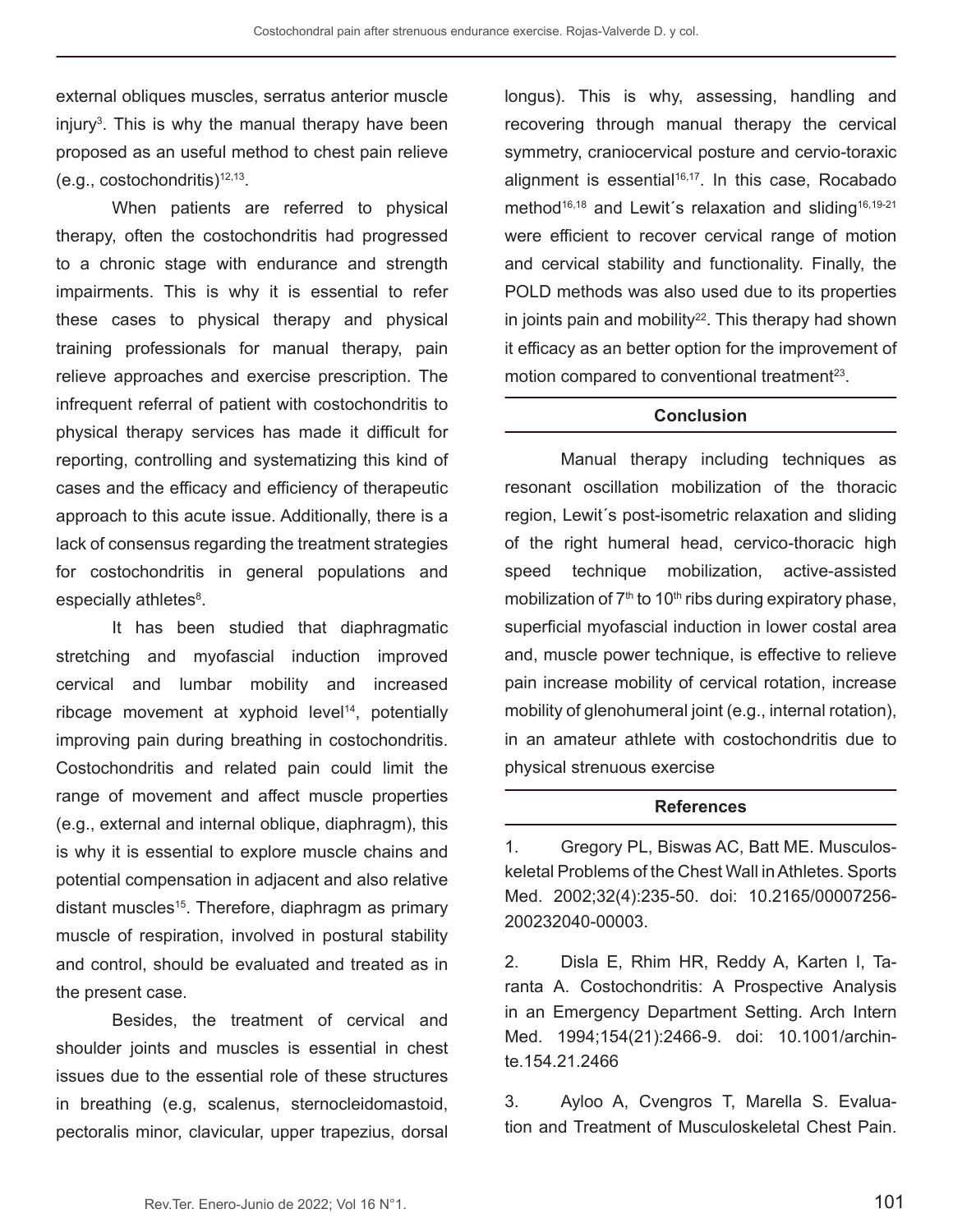Prim Care. 2013;40(4):863-87, viii. doi: 10.1016/j. pop.2013.08.007.

4. Hopper MA, Tirman P, Robinson P. Muscle injury of the chest wall and upper extremity. Semin Musculoskelet Radiol. 2010;14(2):122-30. doi: 10.1055/s-0030-1253156.

5. Malghem J, Vande Berg BC, Lecouvet FE, Maldague BE. Costal Cartilage Fractures as Revealed on CT and Sonography. AJR Am J Roentgenol. 2001;176(2):429-32. doi: 10.2214/ ajr.176.2.1760429.

6. Hannan MT, Anderson JJ, Pincus T, Felson DT. Educational attainment and osteoarthritis: Differential associations with radiographic changes and symptom reporting. J Clin Epidemiol. 1992;45(2):139- 47. doi: 10.1016/0895-4356(92)90006-9.

7. Rojas-Valverde D, Sánchez-García A, Sáenz-Ulloa D, Gutiérrez-Vargas R. Does Osteopathic Manipulation Lead to Improvements in Physical and Muscle Mechanical Function and Spinal Symmetries in Golfers? Kronos [Internet]. 2019;18(1):1-10. Disponible en: https://www.academia.edu/download/64853181/Kronos\_Golf.pdf

8. Zaruba RA, Wilson E. Impairment based examination and treatment of costochondritis: a case series. Int J Sports Phys Ther [Internet]. 2017;12(3):458-67. Disponible en: https://www. ncbi.nlm.nih.gov/pmc/articles/PMC5455195/pdf/ ijspt-12-458.pdf

9. Proulx AM, Zryd TW. Costochondritis: diagnosis and treatment. Am Fam Physician [Internet]. 2009;80(6):617-20. Disponible en: https://www.aafp. org/afp/2009/0915/afp20090915p617.pdf

10. De Pauw K, Roelands B, Cheung SS, de Geus B, Rietjens G, Meeusen R. Guidelines to classify subject groups in sport-science research. Int J Sports Physiol Perform. 2013;8(2):111-22. doi: 10.1123/ijspp.8.2.111.

11. Fam AG, Smythe HA. Musculoskeletal chest wall pain. CMAJ [Internet]. 1985;133(5):379-89. Disponible en: https://www.ncbi.nlm.nih.gov/pmc/articles/PMC1346531/pdf/canmedaj00268-0035.pdf

12. Ian Rabey M. Costochondritis: Are the symptoms and signs due to neurogenic inflammation. Two cases that responded to manual therapy directed towards posterior spinal structures. Man Ther. 2008;13(1):82-6. doi: 10.1016/j.math.2006.12.007.

13. Rovetta G, Sessarego P, Monteforte P. Stretching exercises for costochondritis pain. G Ital Med Lav Ergon [Internet]. 2009;31(2):169-71. Disponible en: https://citeseerx.ist.psu.edu/viewdoc/download?doi=10.1.1.533.2506&rep=rep1&type=pdf

14. González-Álvarez FJ, Valenza MC, Torres-Sánchez I, Cabrera-Martos I, Rodríguez-Torres J, Castellote-Caballero Y. Effects of diaphragm stretching on posterior chain muscle kinematics and rib cage and abdominal excursion: a randomized controlled trial. Braz J Phys Ther. 2016;20(5):405-411. doi: 10.1590/bjpt-rbf.2014.0169.

15. Hamaoui A, Le Bozec S, Poupard L, Bouisset S. Does postural chain muscular stiffness reduce postural steadiness in a sitting posture? Gait Posture. 2007;25(2):199-204. doi: 10.1016/j.gaitpost.2006.03.012.

16. Sandoval C, Díaz A, Manríquez G. Relationship between craniocervical posture and skeletal class: A statistical multivariate approach for studying Class II and Class III malocclusions. Cranio. 2021;39(2):133- 140. doi: 10.1080/08869634.2019.1603795

17. de Oliveira LB, Cajaíba F, Costa W, Rocabado M, Lazo-Osório R, Ribeiro S. Comparative analysis of assessment of the craniocervical equilibrium through two methods: cephalometry of Rocabado and cervical range of motion. Work. 2012;41 Suppl 1:2563-8. doi: 10.3233/WOR-2012-0499-2563.

18. Rocabado M. The importance of soft tis-